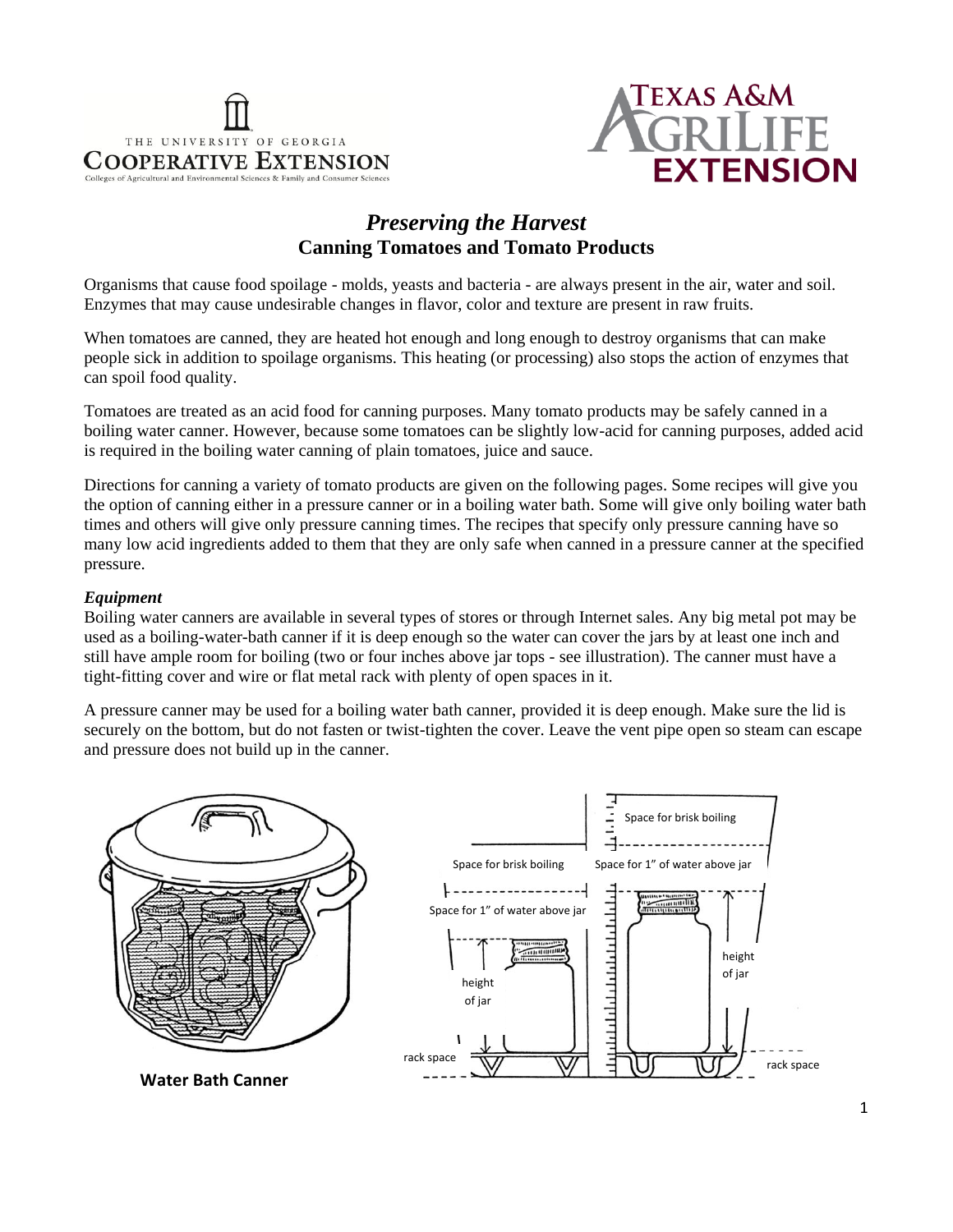

#### **Pressure Canners**

A pressure canner is a specially made heavy pot that has a lid that can be closed steam-tight. It must have a rack in the bottom, a tight-fitting cover, exhaust vent (or petcock), safety valve and an accurate pressure gauge. The pressure gauge may be a weighted gauge that fits over the vent or a dial gauge on which a needle indicates the pressure inside the canner. Newer canners may also have an extra cover lock as an added safety feature.

Canning jars specifically designed for home canning are best. Commercial food jars such as many mayonnaise jars break easily and may not seal. Use only the half-pint, pint or quart sizes for tomatoes as specified with processing directions. Jars should be checked closely for cracks, nicks or chips. Wash jars in hot, soapy water, rinse well, and keep hot until filled and placed in the canner.



Two-piece metal canning lids need to be prepared for use. The flat lids can be used only once, but the ring bands can be reused as long as they are in good condition. Ring bands should be free of rust and not bent out of shape. Flat lids should be free of dents, scratches and gaps or flaws in the sealing compound. Read the manufacturer's instructions on treating the lids. Do not reuse lids from commercially canned foods for home canning or you risk having them not seal.

#### *Preparing the Tomatoes*

Select disease-free, preferably vine ripened, firm tomatoes for canning. Do not can tomatoes from dead or frost-killed vines. Green tomatoes can be canned safely with any of the following recommendations. It is also currently accepted that orange or yellow tomatoes, based on limited testing of varieties being grown at this time, can be safely canned with these directions. Wash all tomatoes thoroughly. To quickly peel tomatoes, dip them in boiling water for 30 to 60 seconds or just until skins split. Then dip in cold water, slip off skins and remove cores.

#### *Filling the Jars*

Tomatoes may be packed raw into jars or they may be preheated and packed hot. Read the directions for each tomato product to determine which method may be used. Process times are different for various methods of preparing tomatoes and filling them into jars. If given a choice, the hot pack produces a higher quality product. Remember, have the jars hot to prevent breakage as they are filled.

**To raw pack** - Put raw tomatoes into jars and cover with boiling water. Raw tomatoes should be packed firmly into the jars because they shrink during processing. Raw pack tomatoes without any added water will require a much longer process time than the raw pack in this publication.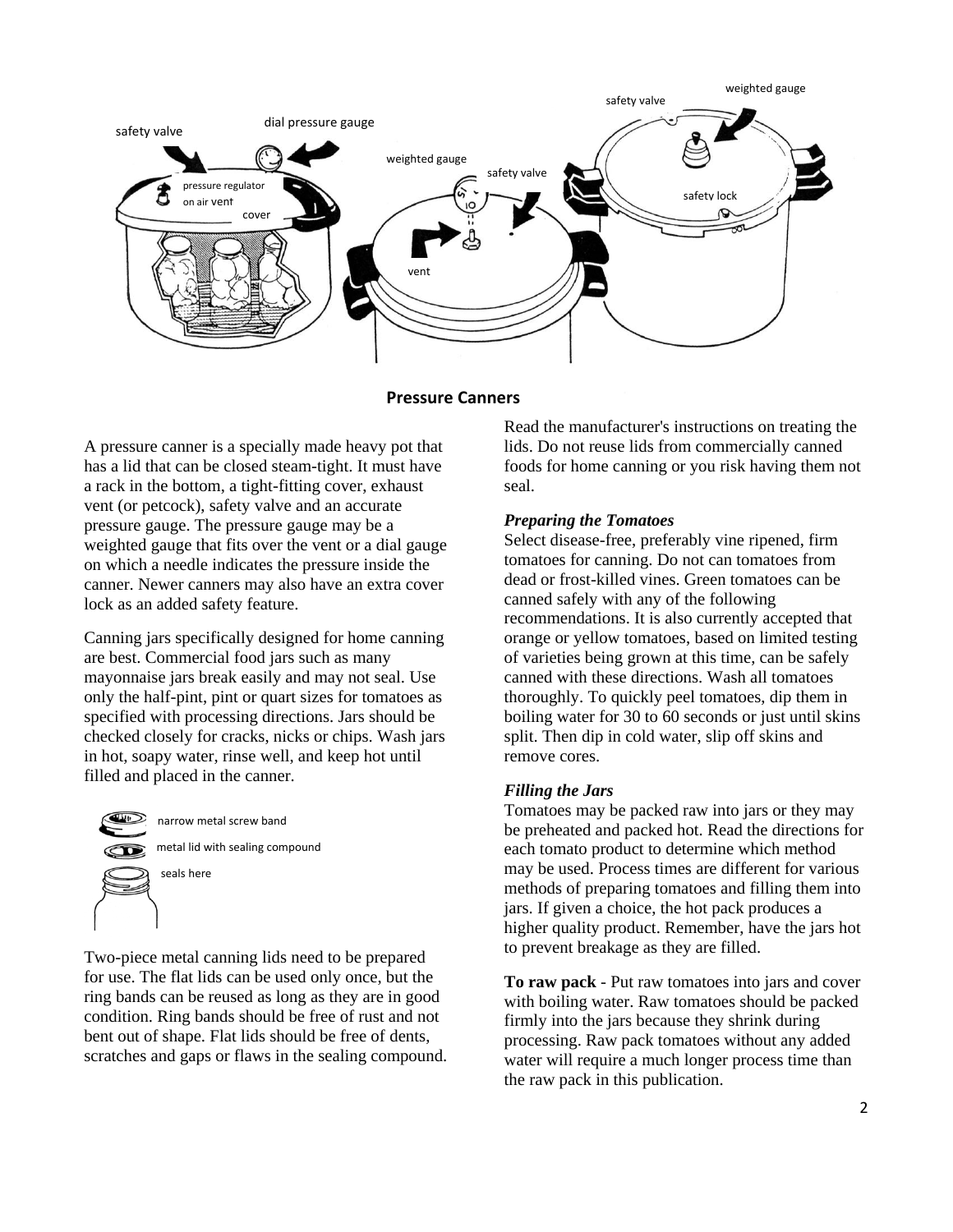**To hot pack** - Heat tomatoes without adding liquid (crushed tomatoes) or in water before packing. When packing halved or whole tomatoes as a hot pack, pack the tomatoes loosely. Then cover with the boiling cooking water. Hot pack crushed tomatoes are filled into jars with the juice drawn from the tomatoes during cooking covering all pieces of tomatoes. Hot or raw pack tomatoes covered with tomato juice instead of water will require much longer process times than the ones in this publication.

For either pack, use enough liquid to fill around the solid food in the jar and to cover the food. See directions for each product for the correct amount of headspace to leave between the top of the food and the top of the jar. This headspace is important for obtaining a good seal.

Salt may be added to each jar, if desired. The salt is only for seasoning and does not help to preserve the food. If salt is used, canning or pickling salt is recommended to prevent the liquid from turning cloudy. Usually 1⁄2 teaspoon salt per pint is adequate.



### *Acidify Some Products for Safety*

Because tomatoes may be borderline in the amount of acid they contain, or even slightly low-acid for

canning purposes, some precautions must be taken to can them safely. To ensure the safety of whole, crushed or juiced tomatoes they must be acidified, whether processed in a boiling water bath or pressure canner. When any of the tomato packs, tomato sauce or tomato juice directions have options for both boiling water or pressure canning, then the two alternatives are equal processes to boiling water canning. The pressure option is not additional heating that would allow for leaving out the acidification step.

To acidify tomatoes when called for in the directions, add 1 tablespoon of bottled lemon juice or 1⁄4 teaspoon citric acid per pint of tomatoes. For quart jars, use 2 tablespoons of bottled lemon juice or 1⁄2 teaspoon citric acid.

The acid can be added directly to each jar before filling them with the product. If this makes the product taste too acidic, add a little sugar at the time of serving to offset the taste.

**NOTE:** Four tablespoons of vinegar (5%) per quart or two tablespoons per pint can be used instead of lemon juice or citric acid. However, the vinegar may cause undesirable flavor changes.

#### *Closing the Jars*

To remove any trapped air bubbles, slide a nonmetallic (eg., plastic) spatula between the food and the sides of the jar. Add more liquid if necessary to obtain the proper headspace. Wipe the jar rim with a clean damp paper towel to remove any food particles or liquids. Place the flat lid prepared according to the manufacturer's directions on the filled jar. Screw the metal ring band down fingertip tight.

## *To Process Tomato Products in a Boiling Water Bath Canner*

- \* Fill the canner at least half full with clean hot water. Enough water is needed so that the level will be 1-2 inches over the tops of the jars after they are added. Center the canner over the burner and preheat the water to about 180°F (simmering) for hot packs and hot but not yet simmering (about 140°F) for raw packs.
- \* Using a canning jar lifter, place filled jars on a rack in the canner containing hot or simmering water. Make sure the jar lifter is securely positioned below the neck of the jar and ring band and keep the jar upright at all times. Tilting the jar could cause food or covering liquid to spill into the sealing area of the lid.
- \* Add boiling water if needed to bring water to a level one or two inches over the top of the jars, pouring it between the jars and not directly on them. Put the cover on the canner. Turn the burner to its highest heat setting and bring the water in the canner to a full boil.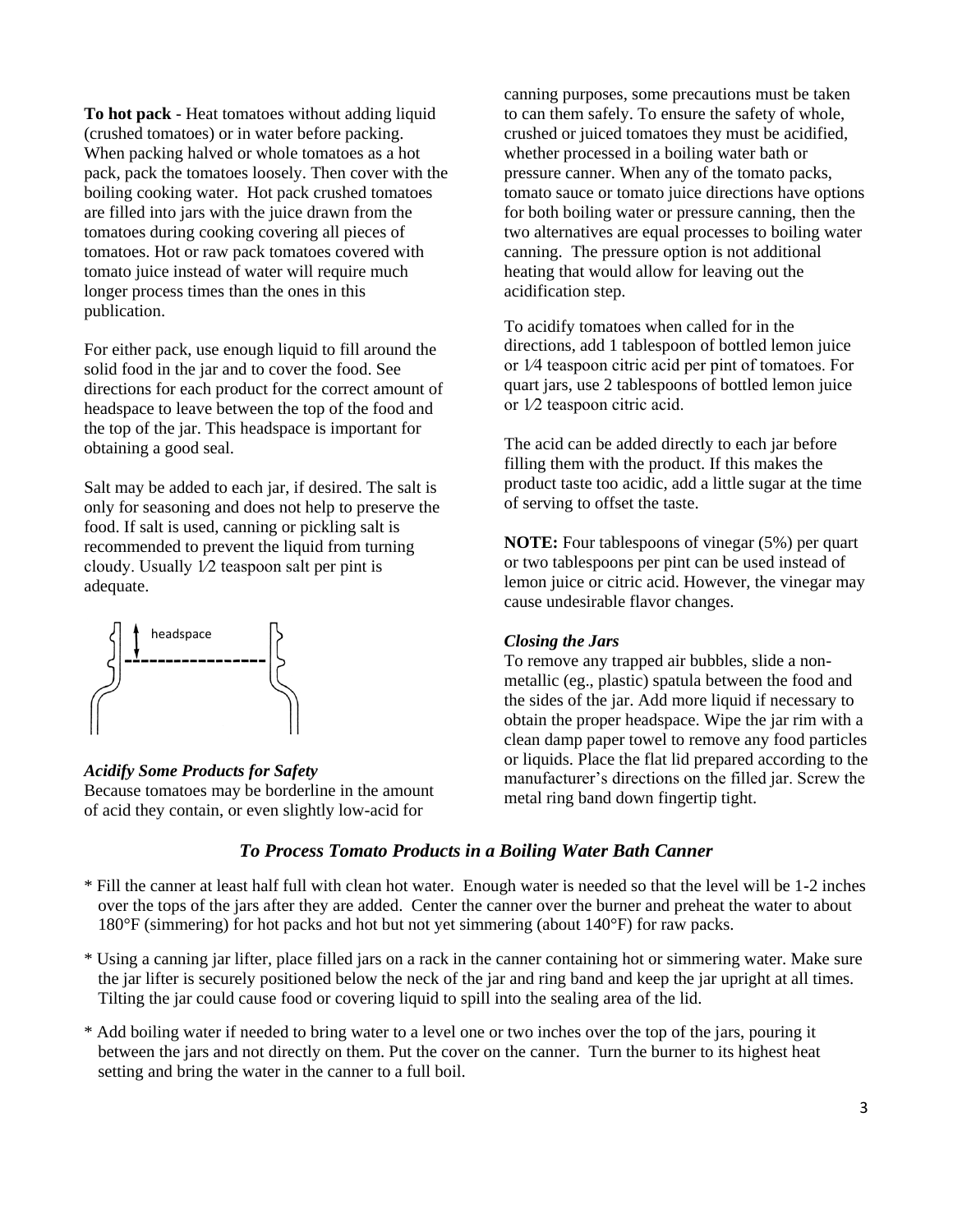- \* When the water in the canner comes to a rolling boil, start to count processing time. Boil gently and steadily for the time recommended for the food being canned. Add boiling water during processing if it's needed to keep jars covered. If the water stops boiling at any time during the process, bring the water back to a boil and begin the timing of the process over, from the beginning.
- \* When the jars have been processed for the recommended time, turn off the heat and remove the canner lid. Turn the lid so the steam escapes away from your face. Wait 5 minutes before removing jars.
- \* Using a jar lifter, remove the jars, being careful not to tilt them. Carefully place the jars right side up on a rack or dry towels to prevent jars from breaking on contact with a cold surface. Leave at least one inch of space between jars during cooling.
- \* Allow the jars to cool undisturbed, away from drafts, for 12 to 24 hours. Do not tighten ring bands on the lids or push down on the center of the lid until the lid is completely cooled. Even if a popping sound is heard as lids seal, leave the jar and lid untouched until completely cool.

## *To Process Tomato Products in a Pressure Canner*

## **Read the manufacturer's instructions on the use of your pressure canner. The following are general instructions:**

- \* Place the rack in the bottom of your pressure canner. Preheat two to three inches of water in your canner. The water should be hot but not simmering if you are canning raw pack foods. For hot pack foods, the water should be simmering or 180°F.
- \* Using a canning jar lifter, place filled jars on a rack in the canner containing hot or simmering water. Make sure the jar lifter is securely positioned below the neck of the jar and ring band and keep the jar upright at all times. Tilting the jar could cause food or covering liquid to spill into the sealing area of the lid. Space the jars evenly around the canner.
- \* Fasten the canner lid securely. Leave the weight off the vent pipe or open the petcock.
- \* Turn heat to high so it boils and steam flows freely in a funnel shape from the open vent pipe. Let the steam escape (vent) continuously for 10 minutes with the heat on the high setting.
- \* Close the vent, using a weight, or close the petcock, depending on the type of canner. If you have a weighted gauge canner that has a weight of varying pressures, be sure you are using the correct pressure setting. The canner will begin to pressurize.
- \* For a dial gauge canner, let the pressure rise quickly to eight pounds of pressure. Adjust the burner temperature down slightly and let the pressure continue to rise to the correct pressure. (If the burner was left on high, the pressure would be hard to regulate when the correct pressure is reached.) Start counting the processing time as soon as the pressure is reached. For weighted gauge canners, let the canner heat quickly at first and then reduce the heat slightly until the weight begins to rock gently or "jiggle" two or three times per minute, depending on the type of canner you have. Start counting the processing time as soon as the weight indicates the canner is at pressure, according to manufacturer's directions.
- \* Keep the pressure constant by regulating the heat under the canner. Do not lower the pressure by opening the vent or lifting the weight. Keep drafts from blowing on the canner. If the pressure ever drops below the recommended setting, bring the canner back to pressure and begin timing of the process over, from the beginning. This is important for the safety of the food.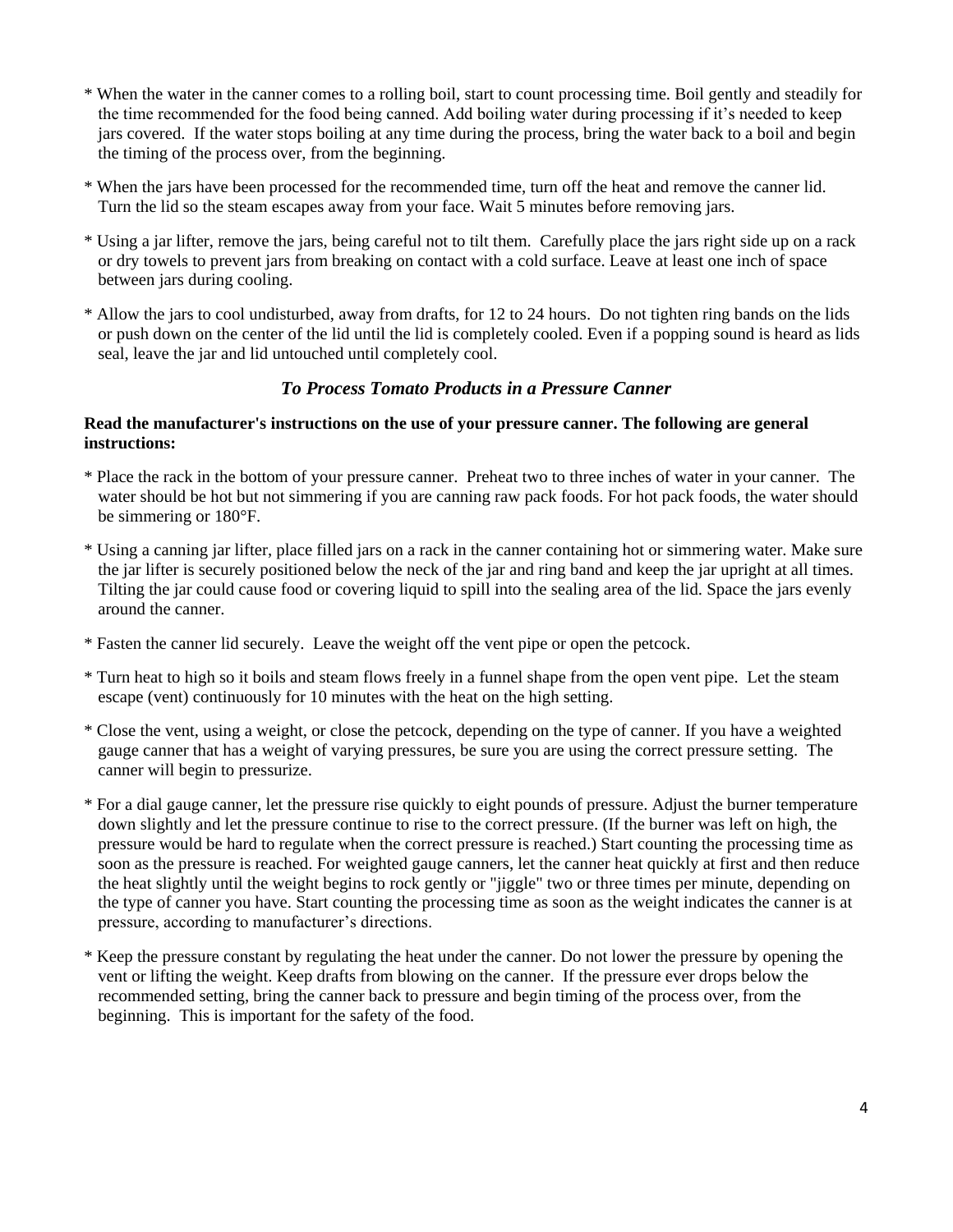- \* When processing time is completed, turn off the heat. The canner may be removed from the heat of the electric burner if possible to do so without causing jars to tilt. If the canner is too heavy, simply turn off the heat and leave it in place. It is not necessary to move a canner from a turned off gas burner.
- \* Let the pressure in the canner drop to zero through natural cooling. This can take 30 to 45 minutes in a 16-quart canner and nearly an hour for a 22-quart canner; the actual time will vary by the type of canner and the amount of hot food in the canner. Do not rush the cooling by setting the canner in water or by running cold water over the canner. Never lift the weight or open the vent to hasten the reduction of pressure.
- \* When the gauge on a dial gauge canner registers zero or when a gentle nudge to the weight on a weighted gauge canner does not produce steam or resistance, wait two minutes, and then open the vent or remove the weight. Wait ten more minutes and then open the canner. Unfasten the lid, and tilt it so the steam escapes away from your face. Do not leave the canner unopened to cool completely, or the food inside could begin to spoil and the canner could be difficult to open.
- \* Using a jar lifter, carefully remove the jars from the canner being careful not to tilt them. Carefully place the jars right side up on a rack or dry towels to prevent jars from breaking on contact with a cold surface. Leave at least one inch of space between jars during cooling.
- \* Allow the jars to cool undisturbed, away from drafts, for 12 to 24 hours. Do not tighten ring bands on the lids or push down on the center of the lid until the lid is completely cooled. Even if a popping sound is heard as lids seal, leave the jar and lid untouched until completely cool.

## *Day-After-Canning Jobs*

Test the seal on the jar lids. Press flat metal lids at the center. They should be slightly concave and not move. Ring bands should be removed from thoroughly cooled jars; wash and dry them so they will be in good condition after storing. Wash food residue from the jars and rinse. Label sealed jars with contents and date.

Store the canned food in a cool, dry place. Stored properly, canned tomatoes should retain their high quality for about one year.

Treat unsealed jars of food as fresh. The food can be eaten immediately, refrigerated, frozen or recanned. If you recan the food, the whole process must be repeated.

### *On Guard Against Spoilage*

Do not taste or use canned tomatoes or tomato products that show any signs of spoilage! Look closely at all jars before opening them. A bulging lid or leaking jar is a sign of spoilage. When you open the jar, look for other signs such as spurting liquid, an off odor or mold. All spoiled canned tomatoes should be discarded in a place where they will not be eaten by humans or pets.

Some tomato products have vegetables or meats added to them. If these spoil, they can contain botulism toxin. Also, if not properly processed, these products can contain botulism toxin without showing signs of spoilage.

Tomato products that contain vegetables or meats are considered improperly canned if **ANY** of the following are true:

- \* The product was not prepared according to an APPROVED recipe.
- \* Ingredients were ADDED that were not in the approved recipe or the proportions of ingredients were CHANGED.
- \* Up-to-date researched processing times and methods were NOT used. Many products require pressure canning.
- \* The correct processing time was NOT used for the size of jar or style of pack.
- \* The gauge of the canner was INACCURATE.
- \* The processing time and pressure were NOT correct for the altitude at which the food was canned.

Tomato products that contain vegetables or meats that are improperly processed or that have spoiled can contain botulism toxin. Because of this, they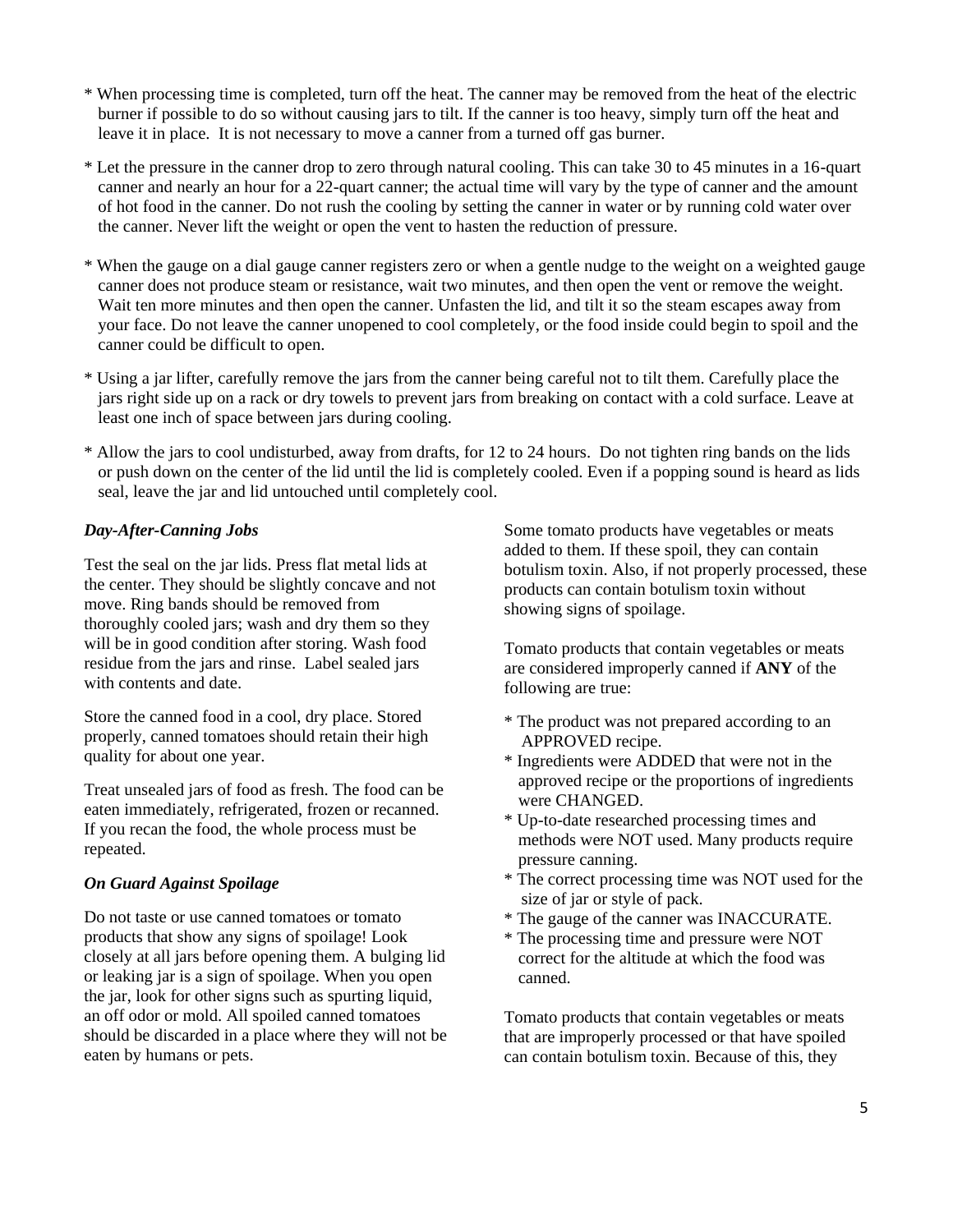should be detoxified before being discarded if the seals are broken.

Spoiled or suspect jars of tomato products that are still sealed should be wrapped securely in a heavy plastic garbage bag. Close and place the bag in trash or dispose in a nearby landfill. Be sure to discard in a manner so they will not be eaten by humans or pets. If the jars are unsealed or opened, they should be detoxified before discarding. Be extremely careful not to splash or come in contact with the suspect food or any liquid. Contact with botulinum toxin can be fatal whether it is ingested or enters through the skin. Wear disposable rubber or heavy plastic gloves. To detoxify these products, place the  $jar(s)$  with  $lid(s)$  on their sides in a large stockpot or boiling water canner. Wash your hands and gloves thoroughly. Carefully add water to the pot, avoiding splashing, being sure that the water completely covers the jars with at least 1-inch of water above them. Heat the water to a vigorous boil and boil for 30 minutes. Cool and discard all contents, although the jar may be re-used if desired and care is exercised in cleaning it up.

Surfaces that come in contact with spoiled or questionable tomato mixtures should also be cleaned up, taking care to avoid contact with suspect foods or liquids. Wear rubber or heavy plastic gloves while cleaning up. A freshly made solution of 1 part unscented liquid household chlorine bleach (5 to 6% sodium hypochlorite) to 5 parts clean water should be used to treat work surfaces, water faucet and handles, equipment, or other items, including can openers and clothing, that may have come in contact with suspect food or liquid. Spray or wet contaminated surfaces with this bleach solution and let stand for 30 minutes. Wearing gloves, wipe up treated spills with paper towels, being careful to minimize the spread of contamination. Dispose of these paper towels by placing them in a plastic bag before putting them in the trash. Next, apply the bleach solution to all surfaces, let stand for 30 minutes and rinse. As a last step, thoroughly wash all detoxified countertops, containers, and other surfaces. Discard gloves when the cleaning process is complete. (**Note:** Bleach is an irritant itself and should not be inhaled or allowed to come in contact with the skin.)

# **Directions for Canning Tomatoes and Tomato Products**

**CAUTION! ALTITUDE ADJUSTMENTS:** The processing times and pressures given in this publication are those recommended by the U.S. Department of Agriculture for altitudes of 0-1000 feet. DO NOT DECREASE the processing times or pressures given. If you are canning at a higher altitude, make the following adjustments:

**In a Boiling Water Canner (212°F):** See processing times at the end of this section.

**In a Dial Gauge Pressure Canner:** As the altitude increases, the processing time for each food stays the same, but the canner pressure must be increased as follows:

- \* At altitudes of 1001-2000 feet, the processing pressure does not change. Process at 11 pounds pressure.
- \* At altitudes of 2001-4000 feet, process at 12 pounds pressure.
- \* At altitudes of 4001-6000 feet, process at 13 pounds pressure.
- \* At altitudes of 6001-8000 feet, process at 14 pounds pressure.

**In a Weighted Gauge Pressure Canner:** At altitudes above 1000 feet, the processing time for each food stays the same, but the food must be processed at 15 pounds pressure.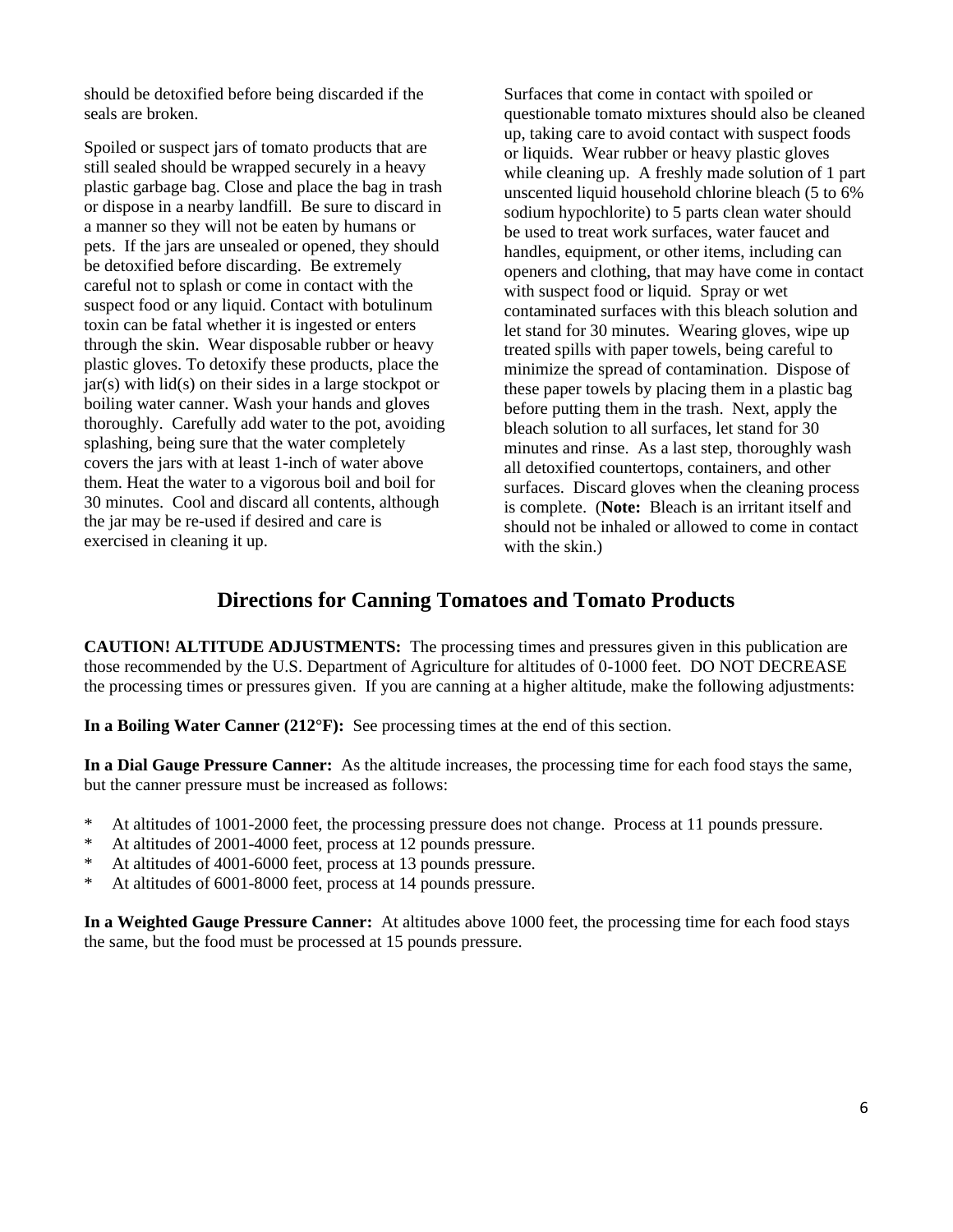| <b>Product</b>                                  | Pack            | Preparation                                                                                                                                                                                                                                                                                                                                                                                                                                                                                                                                                                                                                                                                                                                                                                                                                                                                                                                                                                                                                                                      |  |  |  |  |  |
|-------------------------------------------------|-----------------|------------------------------------------------------------------------------------------------------------------------------------------------------------------------------------------------------------------------------------------------------------------------------------------------------------------------------------------------------------------------------------------------------------------------------------------------------------------------------------------------------------------------------------------------------------------------------------------------------------------------------------------------------------------------------------------------------------------------------------------------------------------------------------------------------------------------------------------------------------------------------------------------------------------------------------------------------------------------------------------------------------------------------------------------------------------|--|--|--|--|--|
| Tomatoes-<br><b>Crushed</b>                     | Hot Pack        | Wash tomatoes and dip in boiling water for 30 to 60 seconds or until skins split. Then<br>dip in cold water, slip off skins and remove cores. Trim off any bruised or discolored<br>portions and quarter. Heat about 1 pound of the quarters quickly in a large pot,<br>crushing them with a wooden mallet or spoon as they are added to the pot. This will<br>draw off some juice. Continue heating the tomatoes, stirring to prevent burning. Once<br>the tomatoes are boiling, gradually add remaining quartered tomatoes, stirring<br>constantly. These remaining tomatoes do not need to be crushed. They will soften<br>with heating and stirring. Continue until all tomatoes are added. Then boil gently 5<br>minutes. Add bottled lemon juice or citric acid to hot jars, according to the directions<br>on page 3. Add 1/2 teaspoon salt to each pint jar; 1 teaspoon to each quart jar, if desired.<br>Fill jars immediately with hot tomatoes, leaving $\frac{1}{2}$ -inch headspace. Remove air<br>bubbles. Wipe jar rims. Adjust lids and process. |  |  |  |  |  |
|                                                 | *Option 1       | Process in Boiling Water Bath (212°F):<br>35 minutes<br>Pints<br>45 minutes<br>Quarts                                                                                                                                                                                                                                                                                                                                                                                                                                                                                                                                                                                                                                                                                                                                                                                                                                                                                                                                                                            |  |  |  |  |  |
|                                                 | *Option 2       | Process in Dial Gauge Pressure Canner at 11 pounds pressure OR in a Weighted<br>Gauge Pressure Canner at 10 pounds pressure:                                                                                                                                                                                                                                                                                                                                                                                                                                                                                                                                                                                                                                                                                                                                                                                                                                                                                                                                     |  |  |  |  |  |
|                                                 |                 | Pints or Quarts<br>15 minutes                                                                                                                                                                                                                                                                                                                                                                                                                                                                                                                                                                                                                                                                                                                                                                                                                                                                                                                                                                                                                                    |  |  |  |  |  |
| Tomatoes-                                       |                 | Wash tomatoes. Dip in boiling water for 30 to 60 seconds or until skins split. Then<br>dip in cold water, slip off skins and remove cores. Leave whole or halve.                                                                                                                                                                                                                                                                                                                                                                                                                                                                                                                                                                                                                                                                                                                                                                                                                                                                                                 |  |  |  |  |  |
| <b>Whole or Halved</b><br>(Packed in Water)     | Hot Pack        | Place prepared tomatoes in saucepan and cover with water. Bring to a boil and boil<br>gently for 5 minutes. Add bottled lemon juice or citric acid to hot jars, according to<br>the directions on page 3. Add 1/2 teaspoon of salt to each pint jar; 1 teaspoon to each<br>quart jar, if desired. Pack hot tomatoes into hot jars, leaving 1/2 -inch headspace. Fill<br>jars to 1/2 inch from top with hot cooking liquid. Remove air bubbles. Wipe jar rims.<br>Adjust lids and process as directed below.                                                                                                                                                                                                                                                                                                                                                                                                                                                                                                                                                      |  |  |  |  |  |
|                                                 | *Option 1       | Process in Boiling Water Bath (212 F):<br>40 minutes<br>Pints<br>Quarts<br>45 minutes                                                                                                                                                                                                                                                                                                                                                                                                                                                                                                                                                                                                                                                                                                                                                                                                                                                                                                                                                                            |  |  |  |  |  |
|                                                 | *Option 2       | Process in Dial Gauge Pressure Canner at 11 pounds pressure OR in Weighted Gauge<br>Pressure Canner at 10 pounds pressure:                                                                                                                                                                                                                                                                                                                                                                                                                                                                                                                                                                                                                                                                                                                                                                                                                                                                                                                                       |  |  |  |  |  |
|                                                 |                 | Pints or Quarts<br>10 minutes                                                                                                                                                                                                                                                                                                                                                                                                                                                                                                                                                                                                                                                                                                                                                                                                                                                                                                                                                                                                                                    |  |  |  |  |  |
| Tomato-<br>Vegetable<br><b>Mixtures</b>         |                 | Unless a tested recipe is used, all tomato-vegetable mixtures must be processed in a<br>pressure canner, according to the directions for the vegetable in the mixture that has<br>the longest processing time. Tomato-vegetable mixture recipes in this publication may<br>have shorter processing times because they have been tested for both pH and heat<br>penetration. When the exact amounts specified in these recipes are used, these<br>mixtures can be processed using the times given.                                                                                                                                                                                                                                                                                                                                                                                                                                                                                                                                                                |  |  |  |  |  |
| <b>Tomatoes with</b><br><b>Okra or Zucchini</b> | <b>Hot Pack</b> | For every 3 pounds of tomatoes, use up to 1 pound okra or zucchini.<br>Wash tomatoes and okra or zucchini. Dip tomatoes in boiling water 30 to 60 seconds<br>or until skins split. Then dip in cold water, slip off skins and remove cores. Quarter<br>tomatoes. If using okra, trim stems and leave whole or slice into 1 inch pieces. If<br>using zucchini, slice and cube. Bring tomatoes to a boil and simmer 10 minutes. Add<br>okra or zucchini and boil gently 5 more minutes. Add 1/2 teaspoon of salt to each pint                                                                                                                                                                                                                                                                                                                                                                                                                                                                                                                                      |  |  |  |  |  |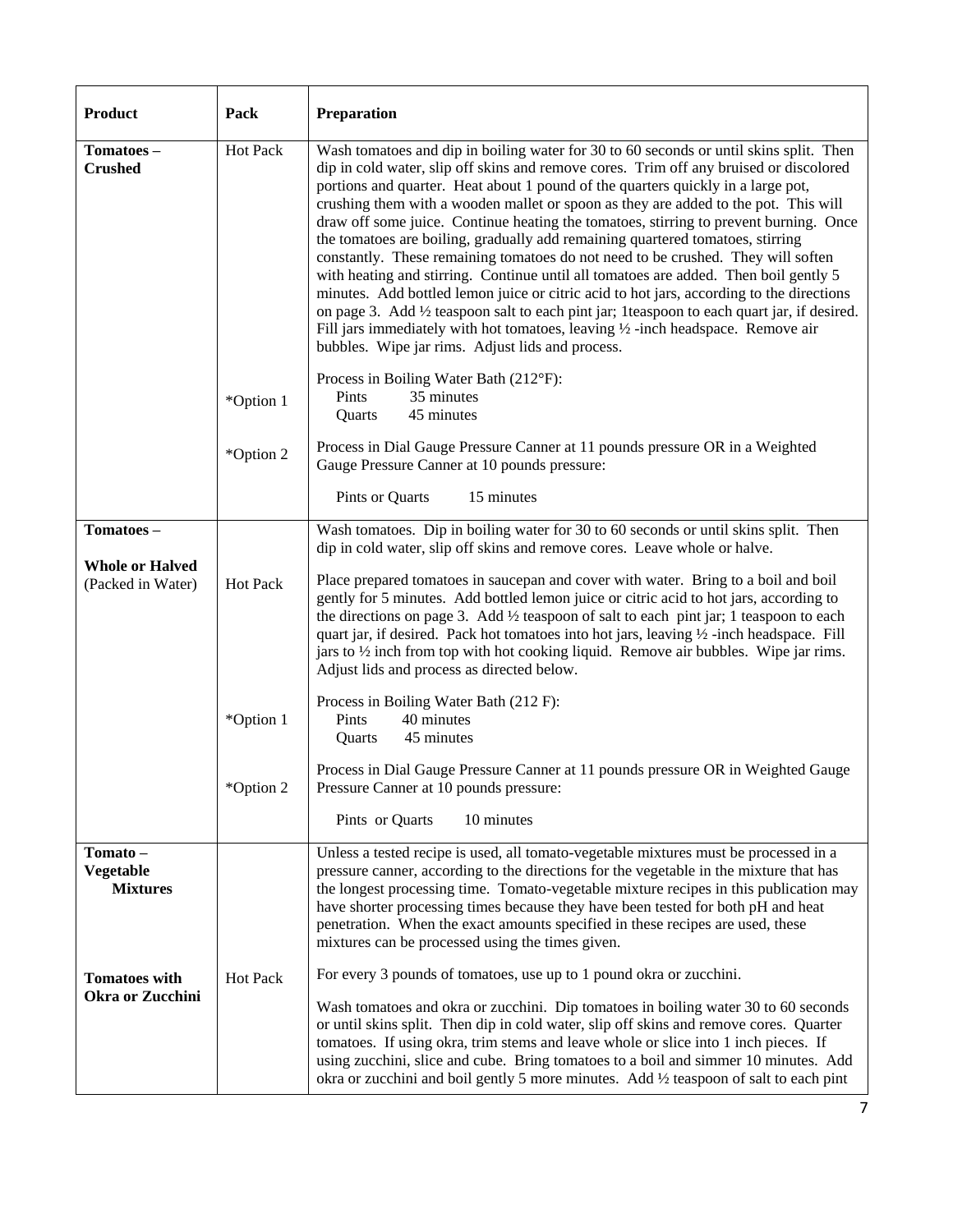|                                               |                  | jar; 1 teaspoon to each quart jar. If desired. Fill hot jars with mixture, leaving 1-inch<br>headspace. Remove air bubbles. Wipe jar rims. Adjust lids and process.                                                                                                                                                                                                                                                                                                                                                                                                                      |  |  |  |  |  |
|-----------------------------------------------|------------------|------------------------------------------------------------------------------------------------------------------------------------------------------------------------------------------------------------------------------------------------------------------------------------------------------------------------------------------------------------------------------------------------------------------------------------------------------------------------------------------------------------------------------------------------------------------------------------------|--|--|--|--|--|
|                                               |                  | *Process in a Dial Gauge Pressure Canner at 11 pounds pressure OR in a Weighted<br>Gauge Pressure Canner at 10 pounds pressure:                                                                                                                                                                                                                                                                                                                                                                                                                                                          |  |  |  |  |  |
|                                               |                  | 30 minutes<br>Pints<br>35 minutes<br>Quarts                                                                                                                                                                                                                                                                                                                                                                                                                                                                                                                                              |  |  |  |  |  |
|                                               | <b>Variation</b> | You may also add four or five pearl onions or two $\frac{1}{4}$ inch thick onion slices to<br>each jar.                                                                                                                                                                                                                                                                                                                                                                                                                                                                                  |  |  |  |  |  |
| <b>Stewed Tomatoes</b><br>(about 3 pint jars) |                  | 2 quarts chopped tomatoes<br>1/4 cup chopped green peppers<br>1/4 cup chopped onions<br>2 teaspoons celery salt<br>2 teaspoons sugar<br>1/4 teaspoon salt                                                                                                                                                                                                                                                                                                                                                                                                                                |  |  |  |  |  |
|                                               | <b>Hot Pack</b>  | Combine all ingredients. Cover and cook 10 minutes, stirring occasionally to prevent<br>sticking. Pour hot into hot jars, leaving 1/2-inch headspace. Remove air bubbles.<br>Wipe jar rims. Adjust lids and process.                                                                                                                                                                                                                                                                                                                                                                     |  |  |  |  |  |
|                                               |                  | *Process in a Dial Gauge Pressure Canner at 11 pounds pressure OR in a Weighted<br>Gauge Pressure Canner at 10 pounds pressure:                                                                                                                                                                                                                                                                                                                                                                                                                                                          |  |  |  |  |  |
|                                               |                  | Pints<br>15 minutes<br>20 minutes<br>Quarts                                                                                                                                                                                                                                                                                                                                                                                                                                                                                                                                              |  |  |  |  |  |
| <b>Tomato Juice</b>                           | Hot Pack         | Wash tomatoes, remove stems, and trim off bruised or discolored portions. To<br>prevent juice from separating, quickly cut about 1 pound of tomatoes into quarters<br>and put directly into saucepan. Heat immediately to boiling while crushing.<br>Continue to slowly add and crush freshly cut tomato quarters to the boiling<br>mixture. Make sure the mixture boils constantly and vigorously while you add the<br>remaining tomatoes. Simmer 5 minutes after you add all the pieces.                                                                                               |  |  |  |  |  |
|                                               |                  | NOTE: If you are not concerned about juice separation, simply slice or quarter<br>tomatoes into a large saucepan. Crush, heat and simmer for 5 minutes before juicing.<br>Press the heated juice through a sieve or food mill to remove skins and seeds. Add<br>bottle lemon juice or citric acid to hot jars, according to the instructions on page 3.<br>Heat juice again to boiling. Add 1/2 teaspoon salt to each pint jar; 1 teaspoon to each<br>quart jar, if desired. Fill hot jars with hot tomato juice, leaving 1/2-inch headspace.<br>Wipe jar rims. Adjust lids and process. |  |  |  |  |  |
|                                               | *Option 1        | Process in Boiling Water Bath (212°F):                                                                                                                                                                                                                                                                                                                                                                                                                                                                                                                                                   |  |  |  |  |  |
|                                               |                  | 35 minutes<br>Pints<br>40 minutes<br>Quarts                                                                                                                                                                                                                                                                                                                                                                                                                                                                                                                                              |  |  |  |  |  |
|                                               | *Option 2        | Process in Dial Gauge Pressure Canner at 11 pounds pressure OR in a Weighted<br>Gauge Pressure Canner at 10 pounds pressure:                                                                                                                                                                                                                                                                                                                                                                                                                                                             |  |  |  |  |  |
|                                               |                  | Pints or Quarts<br>15 minutes                                                                                                                                                                                                                                                                                                                                                                                                                                                                                                                                                            |  |  |  |  |  |
| <b>Tomato Sauce</b><br>(Unseasoned)           | Hot Pack         | Wash tomatoes, remove stems, and trim off bruised or discolored portions. To<br>prevent juice from separating, quickly cut about 1 pound of tomatoes into quarters<br>and put directly into saucepan. Heat immediately to boiling while crushing. Continue<br>to slowly add and crush freshly cut tomato quarters to the boiling mixture. Make sure<br>the mixture boils constantly and vigorously while you add the remaining tomatoes.                                                                                                                                                 |  |  |  |  |  |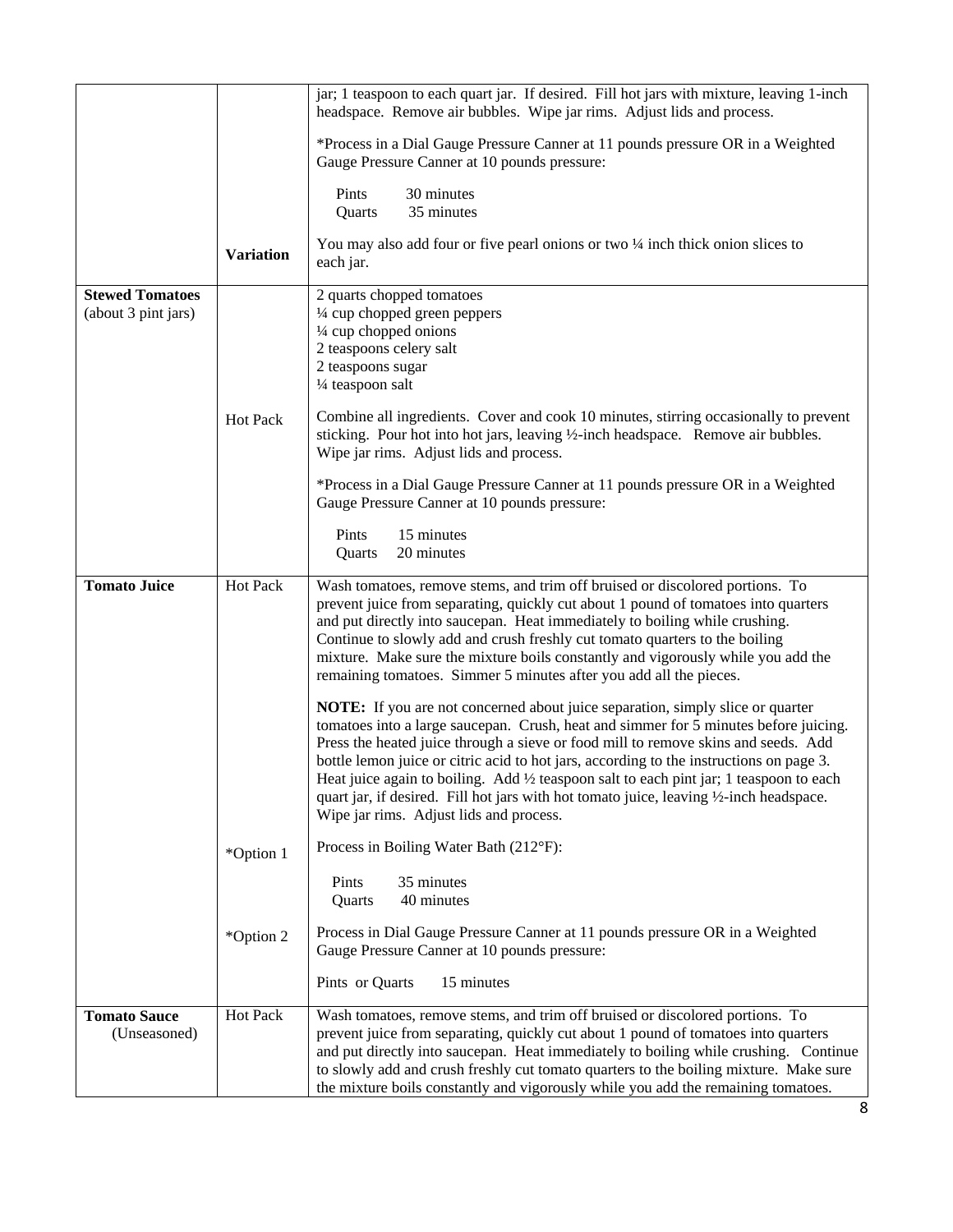|                                                    |                 | Simmer 5 minutes after you add all pieces.                                                                                                                                                                                                                                                                                                                                                                                                                                                                                                                                                                                                                                       |  |  |  |  |  |
|----------------------------------------------------|-----------------|----------------------------------------------------------------------------------------------------------------------------------------------------------------------------------------------------------------------------------------------------------------------------------------------------------------------------------------------------------------------------------------------------------------------------------------------------------------------------------------------------------------------------------------------------------------------------------------------------------------------------------------------------------------------------------|--|--|--|--|--|
|                                                    |                 | <b>NOTE:</b> If you are not concerned about sauce separation, simply slice or quarter<br>tomatoes into a large saucepan. Crush, heat and simmer for 5 minutes before juicing.<br>Press the heated juice through a sieve or food mill to remove skins and seeds. Simmer<br>in a large-diameter saucepan until volume is reduced by about one-third for thin sauce;<br>by one-half for thick sauce. Add bottled lemon juice or citric acid to jars, according to<br>the directions on page 3. Add $\frac{1}{2}$ teaspoon salt to each pint jar; 1 teaspoon to each<br>quart jar, if desired. Fill hot jars, leaving 1/4-inch headspace. Wipe jar rims. Adjust<br>lids and process. |  |  |  |  |  |
|                                                    | *Option 1       | Process in Boiling Water Bath (212°F):                                                                                                                                                                                                                                                                                                                                                                                                                                                                                                                                                                                                                                           |  |  |  |  |  |
|                                                    |                 | 35 minutes<br>Pints<br>40 minutes<br>Quarts                                                                                                                                                                                                                                                                                                                                                                                                                                                                                                                                                                                                                                      |  |  |  |  |  |
|                                                    | * Option 2      | Process in Dial Gauge Pressure Canner at 11 pounds pressure OR in a Weighted<br>Gauge Pressure Canner at 10 pounds pressure:                                                                                                                                                                                                                                                                                                                                                                                                                                                                                                                                                     |  |  |  |  |  |
|                                                    |                 | Pints or Quarts<br>15 minutes                                                                                                                                                                                                                                                                                                                                                                                                                                                                                                                                                                                                                                                    |  |  |  |  |  |
| <b>Tomato Paste</b><br>(about 9 half-pint<br>jars) |                 | 8 quarts peeled, cored chopped tomatoes (about 4 dozen large)<br>$1\frac{1}{2}$ cups chopped sweet red peppers (about 3)<br>2 bay leaves<br>1 teaspoon salt<br>1 clove garlic (optional)                                                                                                                                                                                                                                                                                                                                                                                                                                                                                         |  |  |  |  |  |
|                                                    | <b>Hot Pack</b> | Combine first four ingredients and cook slowly 1 hour. Press through a fine sieve.<br>Add garlic clove, if desired. Continue cooking slowly until thick enough to round up<br>on a spoon, about 2 1/2 hours. Stir frequently to prevent sticking. Remove garlic clove<br>and bay leaves. Pour boiling hot paste into hot half-pint jars, leaving 1/4-inch<br>headspace. Wipe jar rims.                                                                                                                                                                                                                                                                                           |  |  |  |  |  |
|                                                    |                 | Adjust lids and process in a Boiling Water Bath (212°F).<br><b>Half Pints</b><br>45 minutes                                                                                                                                                                                                                                                                                                                                                                                                                                                                                                                                                                                      |  |  |  |  |  |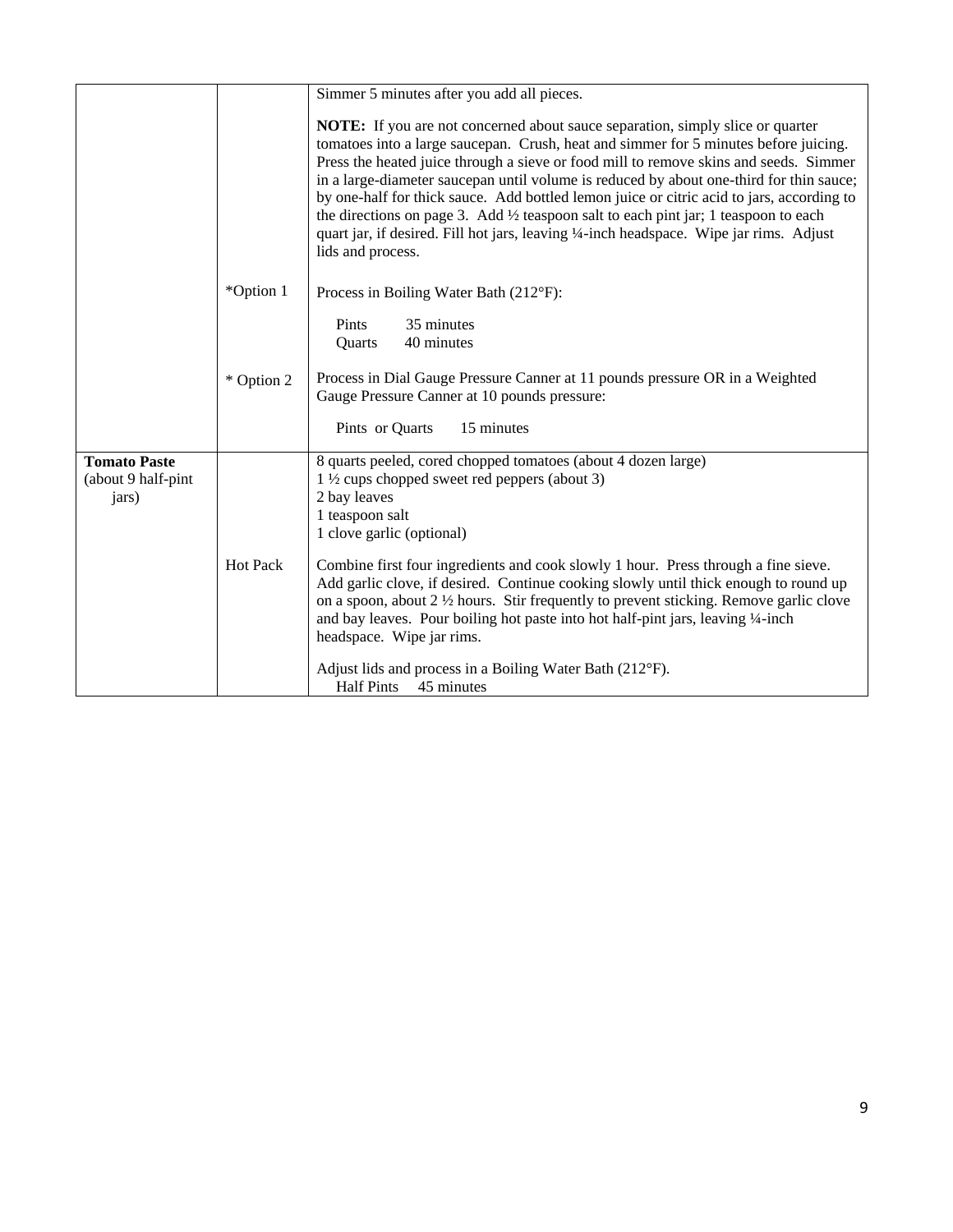| <b>Tomato Catsup</b>                          |                 | 24 pounds tomatoes                                                                                                                                                                                                                                                                                                                                                                                                                                                                                                                                                                                                                          |
|-----------------------------------------------|-----------------|---------------------------------------------------------------------------------------------------------------------------------------------------------------------------------------------------------------------------------------------------------------------------------------------------------------------------------------------------------------------------------------------------------------------------------------------------------------------------------------------------------------------------------------------------------------------------------------------------------------------------------------------|
| (about 6 or 7 pint jars)                      |                 | 3 cups chopped onions<br>3/4 teaspoon ground red pepper (cayenne)<br>4 teaspoons whole cloves<br>3 sticks cinnamon, crushed<br>$1\frac{1}{2}$ teaspoons whole allspice<br>3 tablespoons celery seeds<br>3 cups cider vinegar (5%)<br>$1\frac{1}{2}$ cups sugar<br>$\frac{1}{4}$ cup salt                                                                                                                                                                                                                                                                                                                                                    |
|                                               | <b>Hot Pack</b> | Wash tomatoes. Dip in boiling water for 30 to 60 seconds or until skins split.<br>Then dip in cold water, slip off skins and remove cores. Quarter tomatoes into<br>4-gallon pot. Add onions and red pepper. Bring to boil and simmer 20 minutes,<br>uncovered. Combine spices in a spice bag. Place spices and vinegar in a 2-quart<br>saucepan. Bring to a boil. Cover, turn off heat and let stand for 20 minutes.                                                                                                                                                                                                                       |
|                                               |                 | Remove spice bag from vinegar and add the vinegar to the tomato mixture. Boil<br>about 30 minutes. Press boiled mixture through a food mill or sieve. Return to<br>pot. Add sugar and salt and boil gently, stirring frequently until volume is<br>reduced by one-half or until mixture rounds up on spoon without separation. Pour<br>into hot jars, leaving 1/8-inch headspace. Wipe jar rims.                                                                                                                                                                                                                                            |
|                                               |                 | Adjust lids and process in a Boiling Water Bath (212°F).                                                                                                                                                                                                                                                                                                                                                                                                                                                                                                                                                                                    |
|                                               |                 | 15 minutes<br>Pints                                                                                                                                                                                                                                                                                                                                                                                                                                                                                                                                                                                                                         |
| <b>Hot Chili Salsa</b><br>(about 7 pint jars) |                 | 5 pounds tomatoes<br>2 pounds chile peppers<br>1 pound onions, chopped<br>1 cup vinegar $(5%)$<br>3 teaspoons salt<br>$\frac{1}{2}$ teaspoon pepper                                                                                                                                                                                                                                                                                                                                                                                                                                                                                         |
|                                               |                 | To Prepare Chile Peppers – (CAUTION: Wear rubber gloves while handling<br>chiles or wash hands thoroughly with soap and water before touching your face.)<br>Wash and dry chiles. Slit each pepper on its side to allow steam to escape. Peel<br>peppers using one of the following methods:                                                                                                                                                                                                                                                                                                                                                |
|                                               |                 | *Oven or broiler method: Place chiles in oven (400°F) or broiler for 6 to 8<br>minutes until skins blister.                                                                                                                                                                                                                                                                                                                                                                                                                                                                                                                                 |
|                                               |                 | *Range-top method: Cover hot burner, either gas or electric, with heavy wire<br>mesh. Place chiles on burner for several minutes until skins blister.                                                                                                                                                                                                                                                                                                                                                                                                                                                                                       |
|                                               | Hot Pack        | Allow peppers to cool. Place in a pan and cover with a damp cloth. This will<br>make peeling the peppers easier. After several minutes, peel each pepper.<br>Remove stem and seeds. Chop peppers. Wash tomatoes and dip in boiling water<br>for 30 to 60 seconds or until skins split. Dip in cold water, slip off skins and<br>remove cores. Coarsely chop tomatoes. Add chopped onions, peppers and<br>remaining ingredients in a large saucepan. Heat to a boil and simmer 10 minutes.<br>Pour into hot jars, leaving 1/2-inch headspace. Remove air bubbles. Wipe jar<br>rims. Adjust lids and process in a Boiling Water Bath (212°F). |
|                                               |                 | Pints<br>15 minutes                                                                                                                                                                                                                                                                                                                                                                                                                                                                                                                                                                                                                         |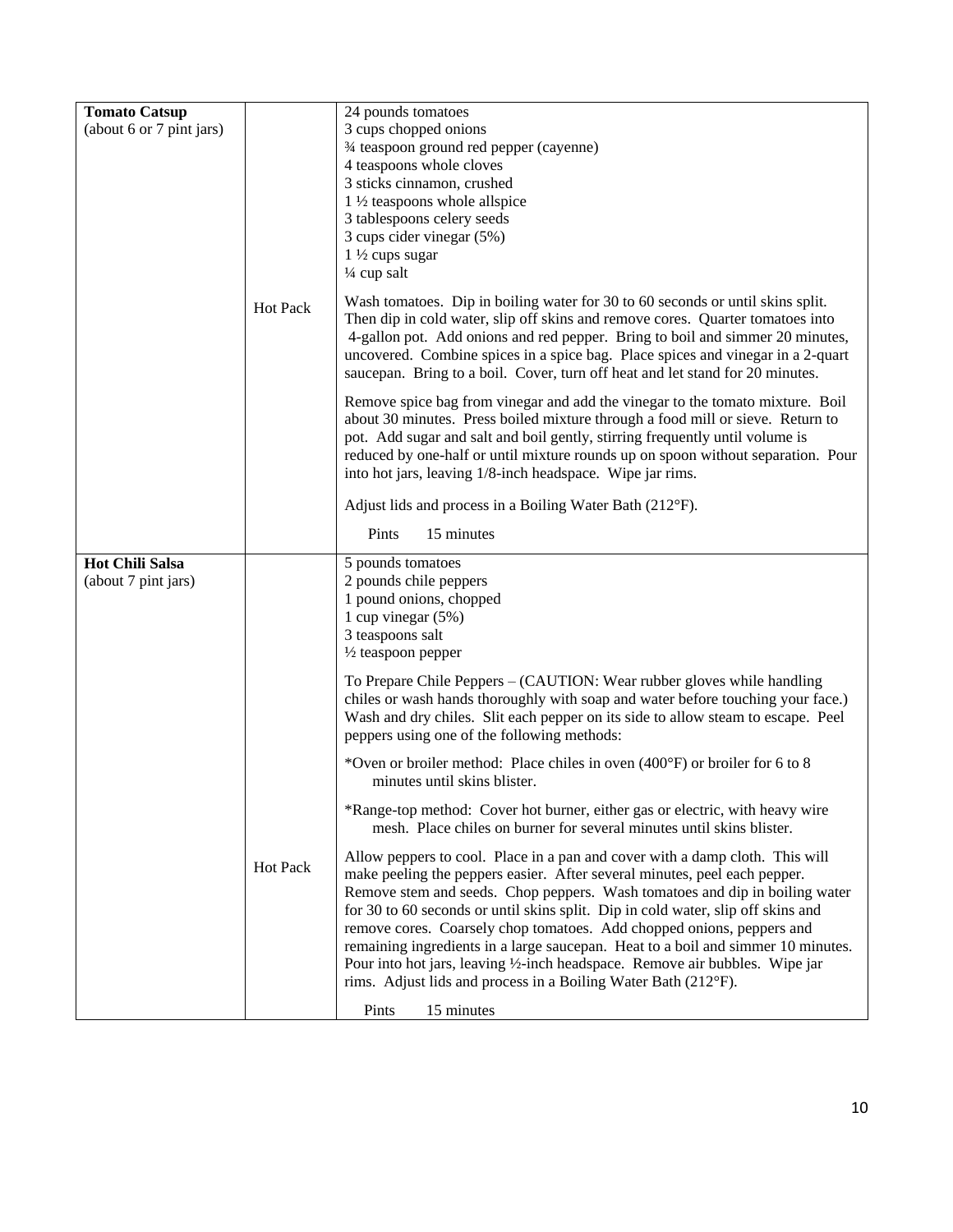| <b>Barbecue Sauce</b>    |          | 4 quarts peeled, cored chopped red-ripe tomatoes (about 24 large)                                                                                          |
|--------------------------|----------|------------------------------------------------------------------------------------------------------------------------------------------------------------|
| (about 4 pint jars)      |          | 2 cups chopped celery                                                                                                                                      |
|                          |          | 2 cups chopped onions                                                                                                                                      |
|                          |          | 1 1/2 cups chopped sweet red or green peppers (about 3 medium)                                                                                             |
|                          |          | 2 red hot peppers, cored, chopped                                                                                                                          |
|                          |          | 2 cloves garlic, crushed                                                                                                                                   |
|                          |          | 1 cup brown sugar                                                                                                                                          |
|                          |          | 1 tablespoon dry mustard                                                                                                                                   |
|                          |          | 1 tablespoon paprika                                                                                                                                       |
|                          |          | 1 tablespoon salt                                                                                                                                          |
|                          |          | 1 tablespoon black peppercorns                                                                                                                             |
|                          |          | 1 teaspoon Tabasco Sauce                                                                                                                                   |
|                          |          | 1/8 teaspoon cayenne pepper                                                                                                                                |
|                          |          | $1\frac{1}{4}$ cups vinegar (5%)                                                                                                                           |
|                          | Hot Pack | Combine tomatoes, onions, celery and peppers. Cook until vegetables are soft<br>(about 30 minutes). Purée using a fine sieve, food mill, food processor or |
|                          |          | blender. Cook until mixture is reduced to about one-half (approximately 45)                                                                                |
|                          |          | minutes). Tie peppercorns in a cheesecloth bag; add with remaining                                                                                         |
|                          |          | ingredients and cook slowly until mixture is the consistency of catsup, about $1\frac{1}{2}$                                                               |
|                          |          | to 2 hours. As mixture thickens, stir frequently to prevent sticking. Remove bag                                                                           |
|                          |          | of peppercorns. Pour hot sauce into hot jars, leaving 1/2-inch headspace. Wipe jar                                                                         |
|                          |          | rims.                                                                                                                                                      |
|                          |          | Adjust lids and process in a Boiling Water Bath (212°F)                                                                                                    |
|                          |          | Half-Pints or Pints<br>20 minutes                                                                                                                          |
| <b>Spicy Chili Sauce</b> |          | 4 quarts peeled, cored, chopped tomatoes (about 24 large)                                                                                                  |
| (about 6 pint jars)      |          | 2 cups chopped onions                                                                                                                                      |
|                          |          | $1\frac{1}{2}$ to 2 cups chopped sweet green peppers (about three medium)<br>$1\frac{1}{2}$ cups sugar                                                     |
|                          |          | 1 tablespoon salt                                                                                                                                          |
|                          |          | 1 tablespoon celery seed                                                                                                                                   |
|                          |          | 1 teaspoon ground all spice                                                                                                                                |
|                          |          | 1 teaspoon ground cloves                                                                                                                                   |
|                          |          | 1 teaspoon ground cinnamon                                                                                                                                 |
|                          |          | 1 teaspoon ground ginger                                                                                                                                   |
|                          |          | 1 to 1 $\frac{1}{2}$ cups vinegar (5%)                                                                                                                     |
|                          |          |                                                                                                                                                            |
|                          | Hot Pack | Combine all ingredients. Bring to a boil; simmer until thick as desired (about 1 to                                                                        |
|                          |          | 2 hours). Stir frequently to prevent sticking. Pour hot sauce into hot jars, leaving                                                                       |
|                          |          | $\frac{1}{2}$ -inch headspace. Wipe jar rims.                                                                                                              |
|                          |          | Adjust lids and process in a Boiling Water Bath (212°F).                                                                                                   |
|                          |          | Half-Pints or Pints<br>15 minutes                                                                                                                          |
| <b>Spaghetti Sauce</b>   |          | 30 pounds of tomatoes                                                                                                                                      |
| <b>With Meat</b>         |          | 2 1/2 pounds ground beef or sausage                                                                                                                        |
| (about 9 pints)          |          | 5 cloves garlic, minced                                                                                                                                    |
|                          |          | 1 cup chopped onions                                                                                                                                       |
|                          |          | 1 cup chopped celery or green peppers                                                                                                                      |
|                          |          | 1 pound fresh mushrooms, sliced (optional)                                                                                                                 |
|                          |          | 2 tablespoons oregano                                                                                                                                      |
|                          |          | 4 tablespoons minced parsley                                                                                                                               |
|                          |          | 2 teaspoons black pepper                                                                                                                                   |